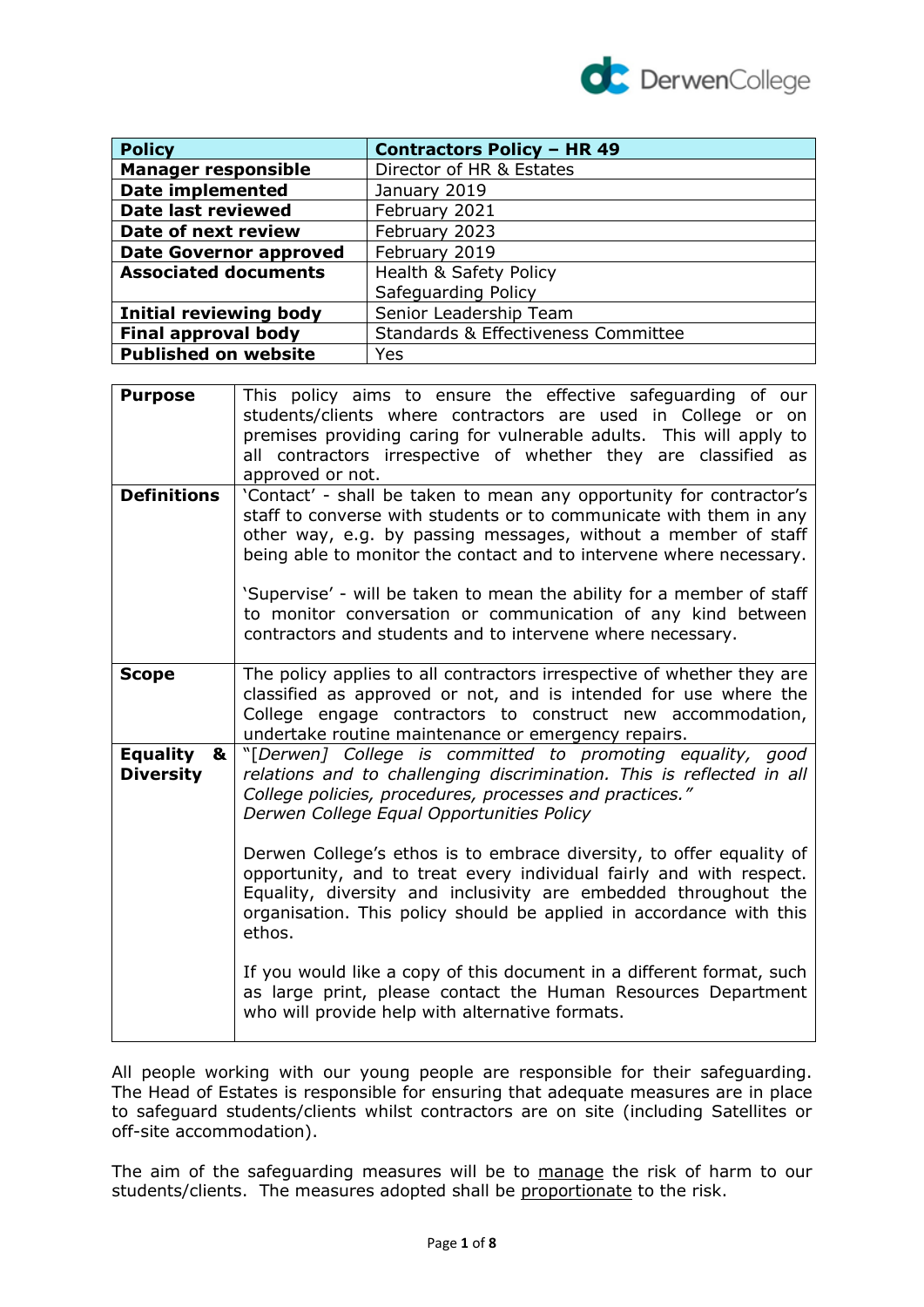

Safeguarding measures to be considered will include any or all of the following:

1) **Segregate**

To avoid contact between contractors and students/clients as far as possible

- 2) **Supervise** To supervise any contact that does take place
- 3) **Code of conduct**

To require contractors to observe a code of conduct

- 4) **Regulate Access** To regulate access to the premises
- 5) **Checks**

To undertake checks where appropriate.

## **Segregate**

The risk of harm to our young people can be managed if contact between nonapproved contractors and students can be avoided altogether.

Segregation can be achieved by physical means or by time, or by a combination of both.

For larger building projects lasting a number of weeks, physical separation would normally be achieved by the contractor's staff working within secure areas behind fencing, hoardings, barriers and the like where students would normally be excluded for routine health and safety concerns. Outside such secure areas, separation can be maintained by confining the movements of the contractors to specific areas and to specific times.

For routine maintenance visits or for emergency repairs lasting less than a day physical separation can be achieved by simply confining the movements of contractors to within clearly defined areas and specific times. Should any contact between the contractors and students occur then a member of staff should supervise it.

#### **Supervise**

Measures should always be instigated to segregate non-approved contractors from students/clients as much as is possible. However, where such measures to segregate are in place but some contact may occur between non-vetted contractor's staff and students then any such contact should always be supervised by a member of staff.

The requirement to supervise can be limited to the times when contact is likely to occur, e.g. at break times, when in residences. It is not necessary to monitor the building works themselves, only any contact that might take place between the contractors and students.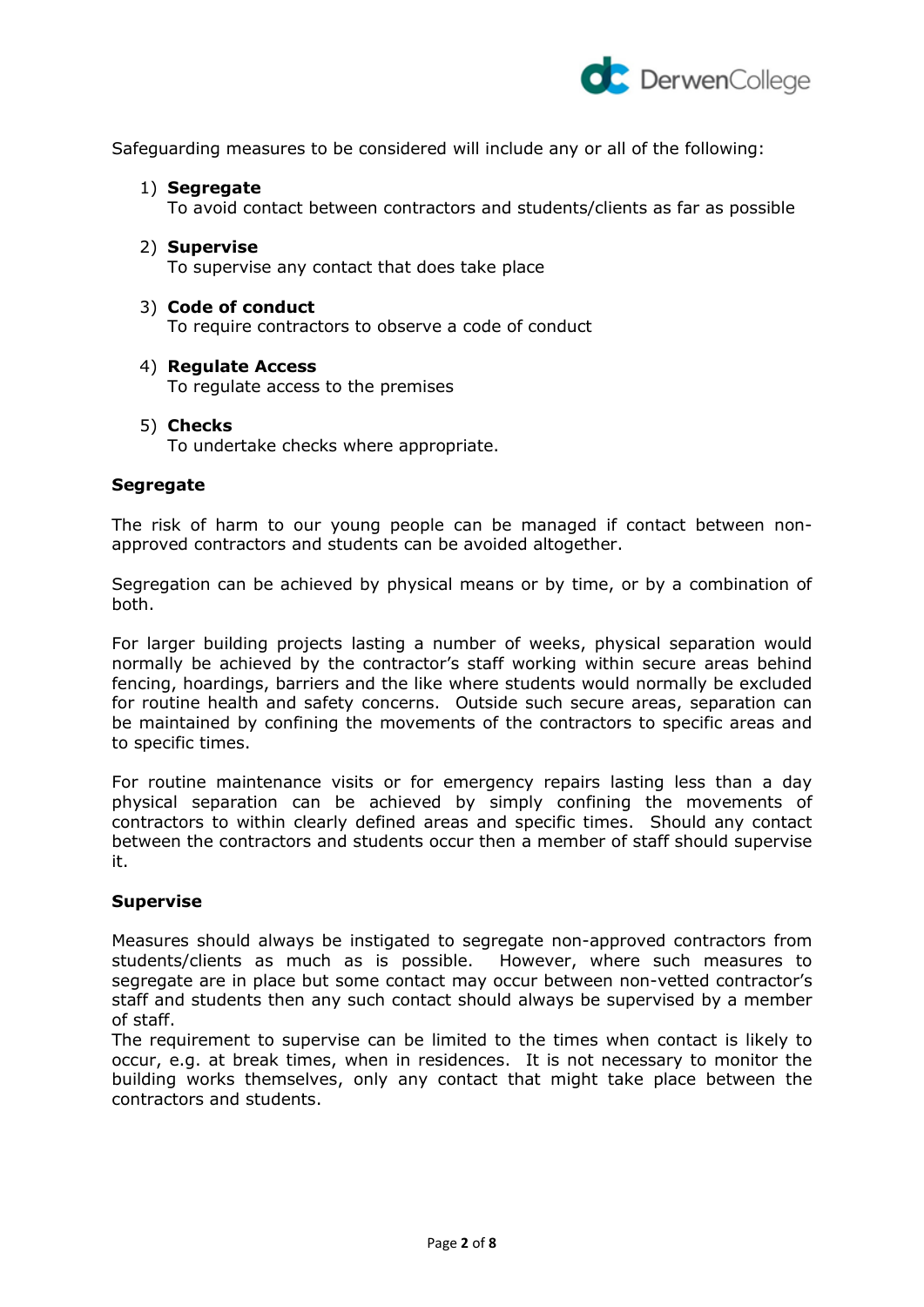

## **Code of Conduct – Appendix 1**

The code of conduct is used to inform contractors what is acceptable conduct and what might be considered inappropriate behaviour. It will enable any inappropriate behaviour to be recognised and challenged by all concerned.

All order for works/building contracts are agreed with a clear condition that failure to observe the code would entitle Derwen College to ask a contractor to leave premises.

To ensure the effectiveness of the code it shall either be:

- a) Issued to contractors when quotations or tenders are invited
- b) Stated as a condition on any order for works or building contract no matter how or by whom the contractor is appointed.
- c) Issued to all contractors direct by the College when they first attend and before any work has commenced.

## **Regulate Access**

To ensure that as far as possible only bona fide personnel are afforded access, a suitable means of identification shall be provided by all contractors and be agreed and produced for checking by the College in advance of any works taking place. If a contractor fails to produce such ID they shall be refused entry to the site

The means by which any contractors' are to be identified will be determined in each case to suit the location and nature of the work being undertaken. In the case of College-issued ID badges or contractor's own photo ID, these shall be worn and be visible at all times when the contractor is on the site.

Typical methods may include:

- a) ID badges
- b) Photo ID
- c) Branded workwear
- d) Signing-in book

Identification should only ever be used as a supplementary measure to the principal safeguarding measures of segregation and supervision.

#### **Checks**

Whether contractors should undergo a DBS check should be determined by a suitable assessment undertaken by Derwen College.

The assessment should take account of the likely amount of contact that the contractors might have with students.

DBS checks are **not** required where there would be no contact between contractors and students, for example where a building was being built on a separate site, or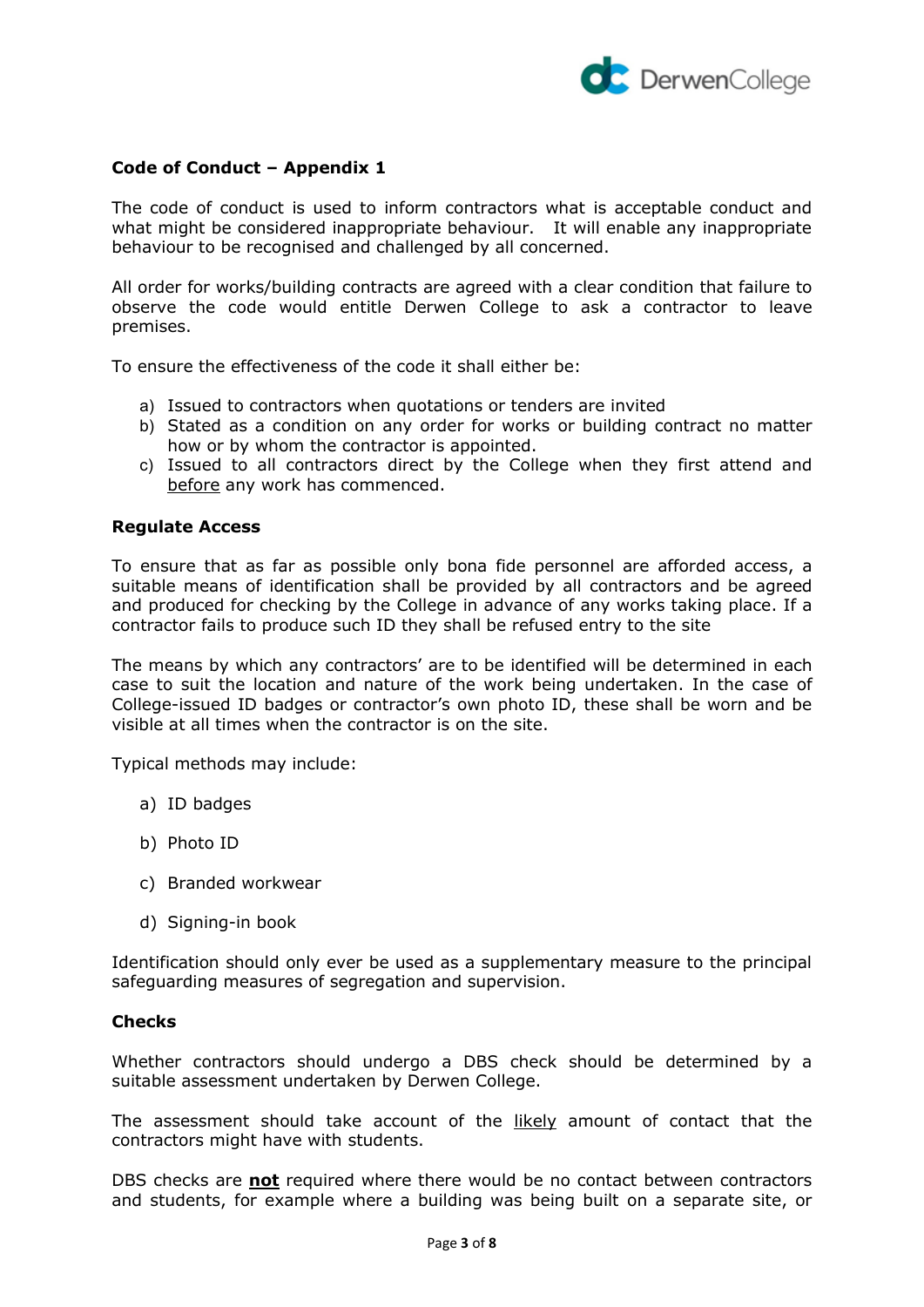

where the works were to be undertaken during College holidays.

Similarly, DBS checks would not normally be required for contractor's staff working on site building an extension or undertaking repairs where they are segregated from students and where the College supervises at all times any contact that does take place.

However, where a contractor is likely to have either frequent or prolonged contact with students then it would be appropriate to obtain a check, in addition to measures to supervise any contact.

Where contractors regularly visit the College to undertake routine maintenance (boilers, electrical tests and the like) then a check may be deemed appropriate.

Appendix 2 gives guidance as to when such checks may be deemed appropriate but is in no way comprehensive.

(Where checks are necessary then the contractor must confirm in writing to the College that these are in place and the nature of these checks).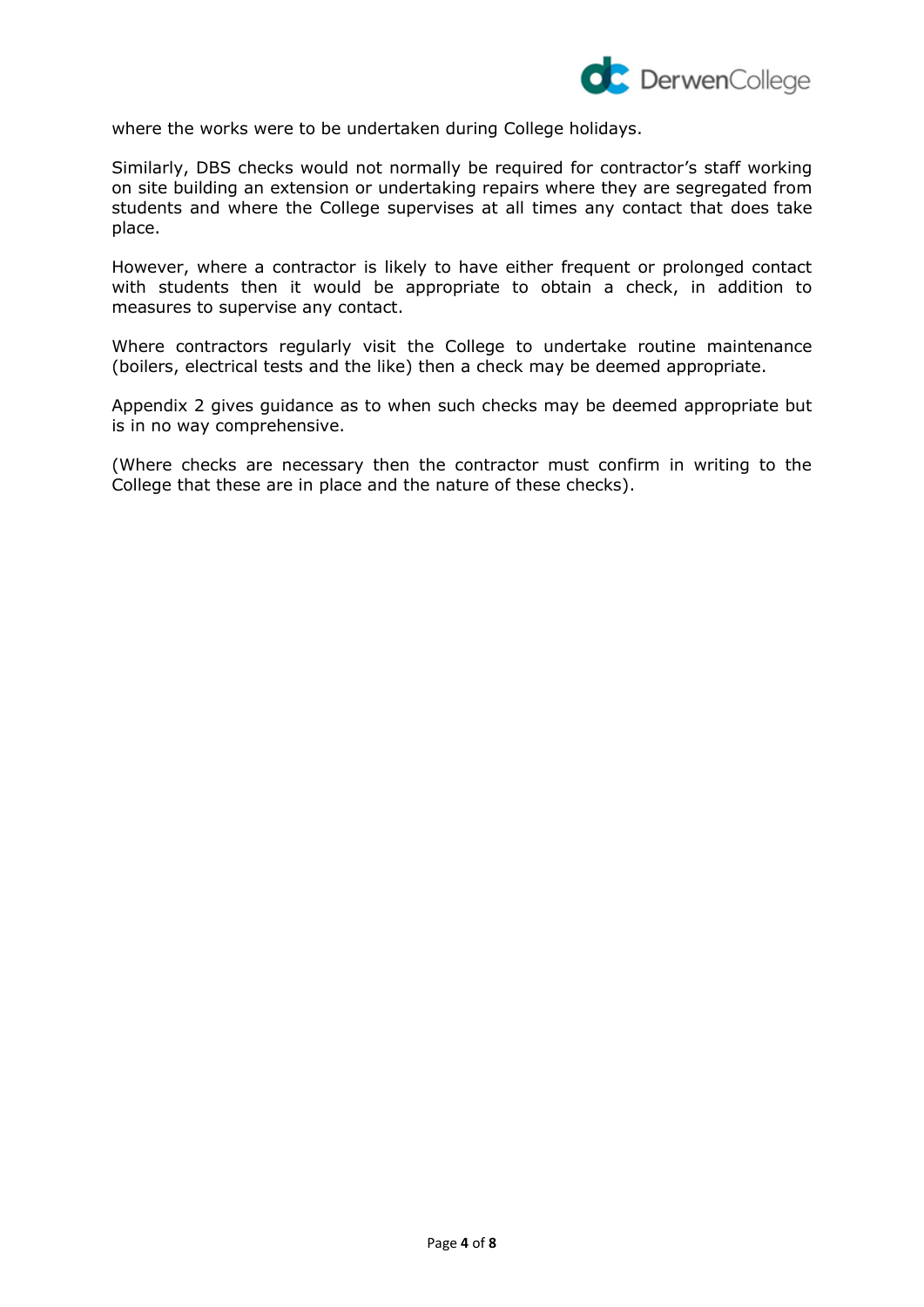

## **Appendix 1 – Code of Conduct / Induction and Rules When Undertaking contracted work or construction Works**

The contractor named below will comply with this Code of Conduct, will induct all staff working on the site, and include the Code in their Health and Safety Plan, Method of Work Statements and Risk Assessments.

Contractor / Company ……………………………

The following details form part of Derwen College rules and information for contractors. The lead person (Contractor) must sign this form before commencement of work.

The contractor, its staff, sub-contract staff and its visitors to Derwen College undertake to:

Observe this Code at all times.

To ensure that contractors are competent, are aware of Derwen College site risks and do not create a risk to staff, students and visitors or the intended continuity of normal day to day business.

#### *Parking*

- Contractors are asked to park their vehicles within the parking bays arranged by the Derwen Estates office and not in disabled or unauthorised parking bays (unless for unloading).
- Vehicles and contents are left at owner's risk.

#### *Deliveries*

- Contractors are advised that no deliveries will be offloaded or signed for by College staff.
- Delivery times of bulk items, plant and equipment must be pre-arranged with the Estates team.

#### *Access*

- Only use agreed access routes.
- Obtain consent from the Head of Estates if alternative access routes are required
- Stay within the confines of the agreed site or work area.
- Sign in each day at Derwen Estates reception only.

#### *Dress Code*

- Dress appropriately: no bare chest, no inappropriate imagery or wording on T-shirts etc. All Contractors must be dressed in corporate-identifiable workwear (a high-vis vest is acceptable where corporate work wear is not provided) and may be essential due to the nature of the work along with other PPE such as a hard hat.

#### *Security*

- Contractor vehicles should remain locked at all times
- External doors and Fire doors must not be wedged open at any time
- Material, tools and equipment left on site remain at the contractor's risk.

#### *College Equipment*

- Contractors are requested to ensure they have all necessary plant and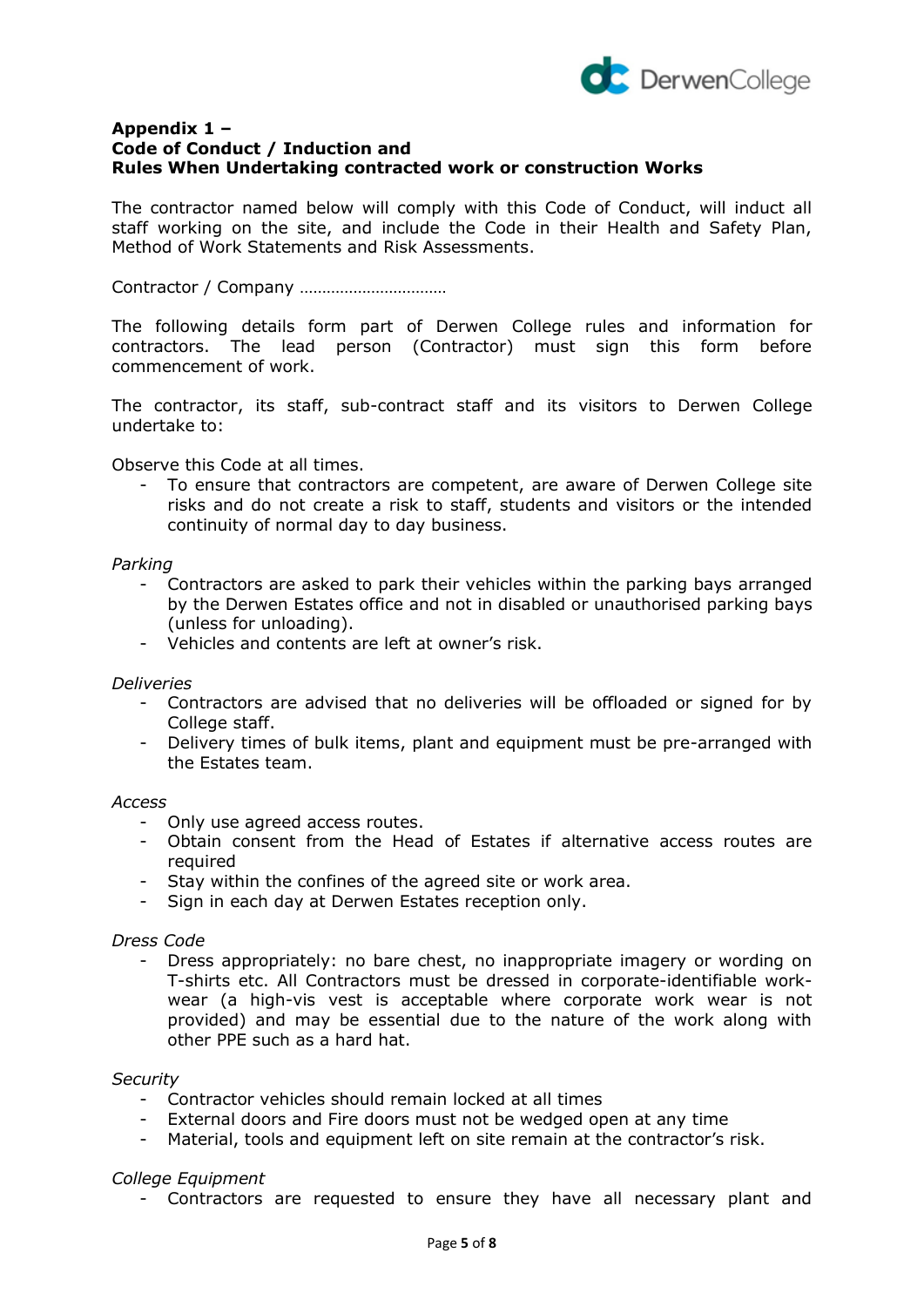

equipment to undertake the work they are contracted to carry out.

- Under no circumstances will College equipment be loaned out.

## *Welfare facilities*

- Toilet and welfare facilities are provided.
- Food can be purchased on site.

#### *Fire Safety*

- All contractors must sign in and out on every visit.
- All equipment and materials are to be stored in a safe manner so as not to obstruct corridors, stairs and access/exit routes.
- Fire doors must not be wedged open.
- No flammable materials or substances are to be stored on the premises.
- The fire alarm is tested on a regular basis. If you hear the fire alarm sound at any other times, you should evacuate your work area immediately via the nearest fire exit and make your way to the nearest assembly point.
- A copy of the fire plan is available and contractors are advised to familiarise themselves with this document.

## *Health and Safety*

- Health and Safety at Work Act 1974, particularly sections 2, 3 and 4
- The Management of Health and Safety at Work Regulations 1999
- Control of Substances Hazardous to Health Regulations 1999, the Control of Lead at Work Regulations 1998 the Control of Asbestos at Work Regulations 2002, the Construction (Design and Management) Regulations 2007
- The College is a No Smoking Site. Contractors are only allowed to smoke in the designated smoking areas. The Estates Team can supply details of the locations of these.
- A first aid kit is located at the Estates Office.
- All accidents, incidents and near misses shall be reported immediately to a member of the Estates Team. This is in addition to any contractor company requirements.
- Contractors must ensure that their work area does not create a hazard for College students or staff.
- The contractor has had access to the Asbestos Risk Register
- The following high risk work requires a permit to work (PTW) issued by Estates
	- Hot Work
	- Demolition
	- Excavation
	- **EXECUTE:** Live Electrical Work
	- Overhead Work

#### *Safeguarding*

- Avoid all contact with our young people as is reasonably practicable during building works.
- If spoken to by a student please be polite but do not enter into lengthy conversation.
- Do not engage in any physical contact with our students (it could easily be misinterpreted or misconstrued).
- Do not use inappropriate language on site.
- Keep staff informed of where you are and what you are doing.
- Report any matters out of the ordinary/of concern to Estates Manager immediately.
- Do not give your address or telephone number to students.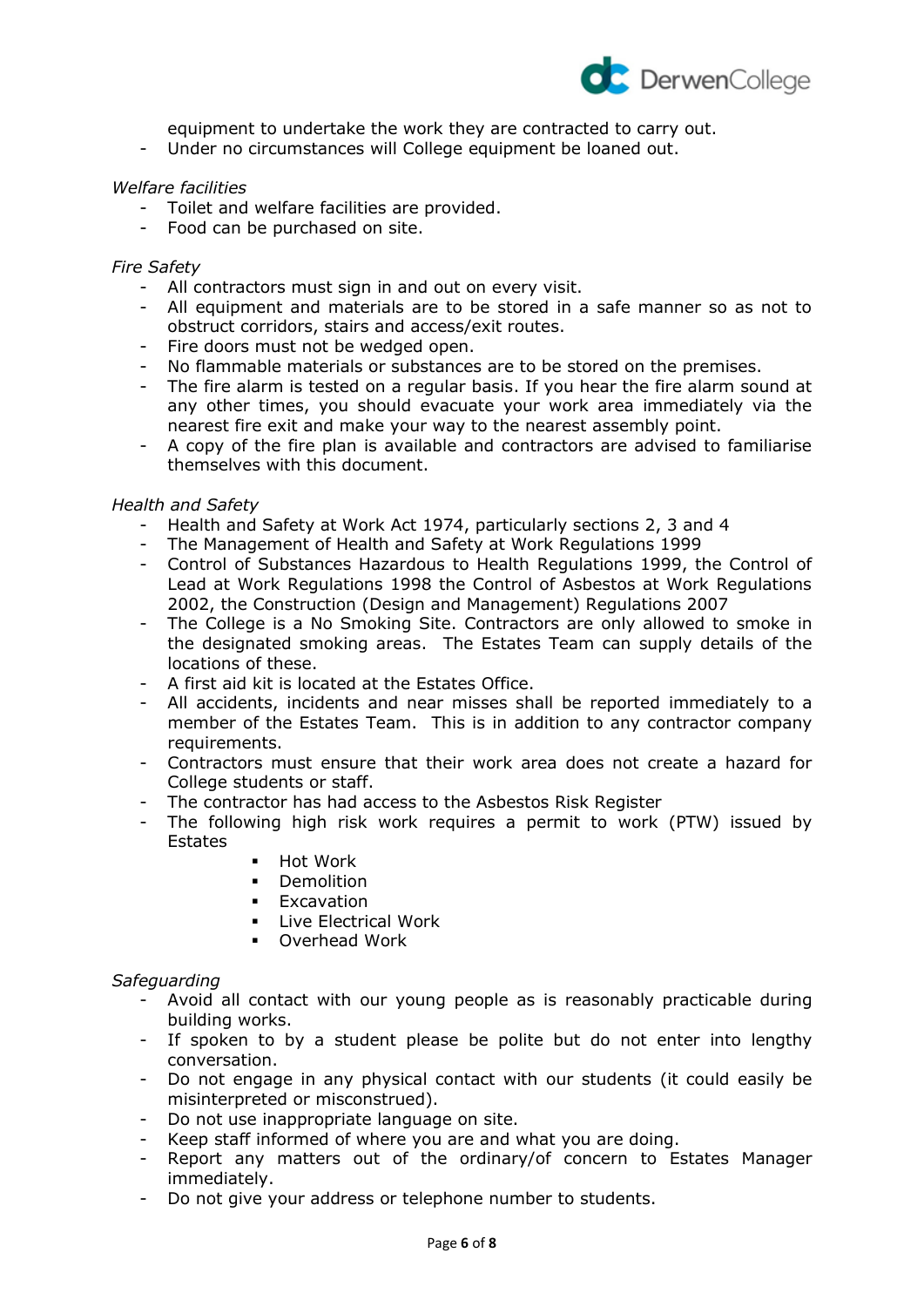

- Do not arrange to meet/contact students either inside or outside College.
- Do not offer to buy or sell items to students.
- Do not join in/play games with the students.
- Do not share food and drink with the students.

Remember…………your actions, no matter how well intentioned, could be misinterpreted.

Signed…………………………….. Estates Team ……………………………

Signed…………………………….. Contractor ……………………………

Date…………………………………